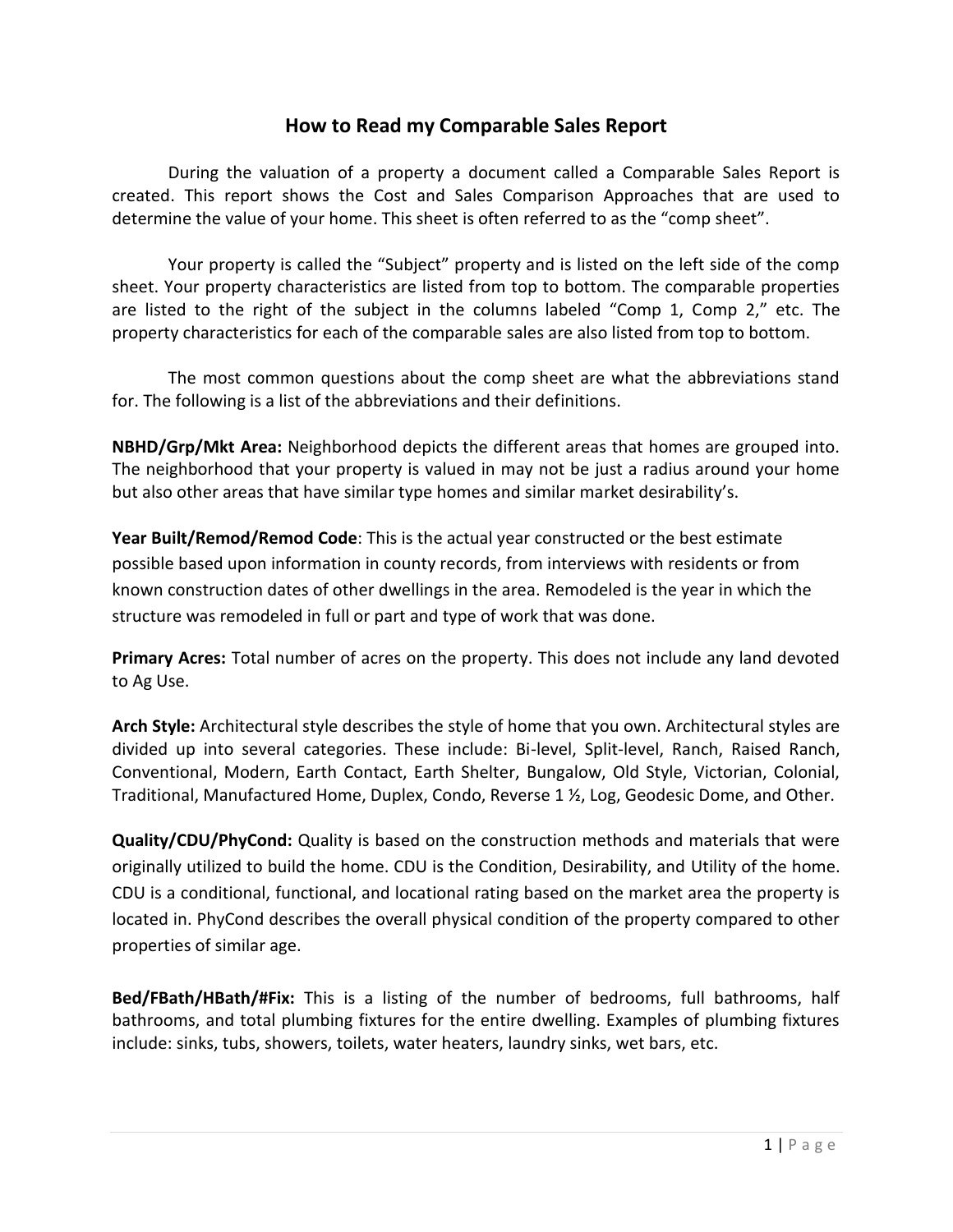Bedrooms are independent areas enclosed for sleeping purposes and having a walk-in or reachin closet. This will include bedrooms converted into dens, offices, dressing rooms, children's play rooms or nurseries and include basement and or attic bedrooms.

**HVAC:** This indicates the type of heating and cooling system utilized by the dwelling.

**MFLA/UFLA:** MFLA indicates the Main Floor Living Area, which is the square footage of living area on the main floor including any additions. UFLA indicates the Upper Floor Living Area, which includes finished attics as well as the upper floor area in 1  $\frac{1}{2}$  or 2 story dwellings. All areas are based on exterior measurements.

**Total Living Area:** Total living area; the square footage of living area which includes the first floor area plus any additions which have living area plus upper floor living area. All areas are based on exterior measurements. This figure does not include any finished basement or unfinished areas.

**Basement Type:** This indicates what kind of foundation the dwelling resides on. Slab would indicate that there is no basement or crawl space. Crawl indicates that there is access under the home but not standing room. Full indicates that the basement is poured completely under the MFLA of the home (including additions). Partial indicates that there is a portion under the home with basement.

**Bsmt/FBLA/RecRm/BsmtGar:** Bsmt is the total square footage of the basement. FBLA is the amount of finished living area in the basement that is partition finish or that similar to the main floor living area. RecRm is the amount of finished living area in the basement that is lower quality finish. An example of Rec Room finish versus Partition finish would be paneling on the walls instead of sheet rock. BsmtGar is designated garage area in the basement.

**Att/Det152/Det706/BGar#:** Att shows the total square footage of any garages that are attached to the dwelling. Det152 and Det706 show the total square footage of any garages that are not attached to the dwelling but are on the property. BGar# shows the number of garages in the basement of the dwelling.

**OpPorch/EncPorch/Deck:** This indicates the amount of square footage for any open porches, enclosed porches, or decks that are attached to the dwelling.

## **Cost Approach**

**Land Value:** This is the market value of the land for this property as determined by the annual land analysis. This does not include any Ag Use value.

**Building Cost Value:** This is the estimated value of the dwelling based on current construction costs less depreciation for all causes as determined from an annual analysis of the market.